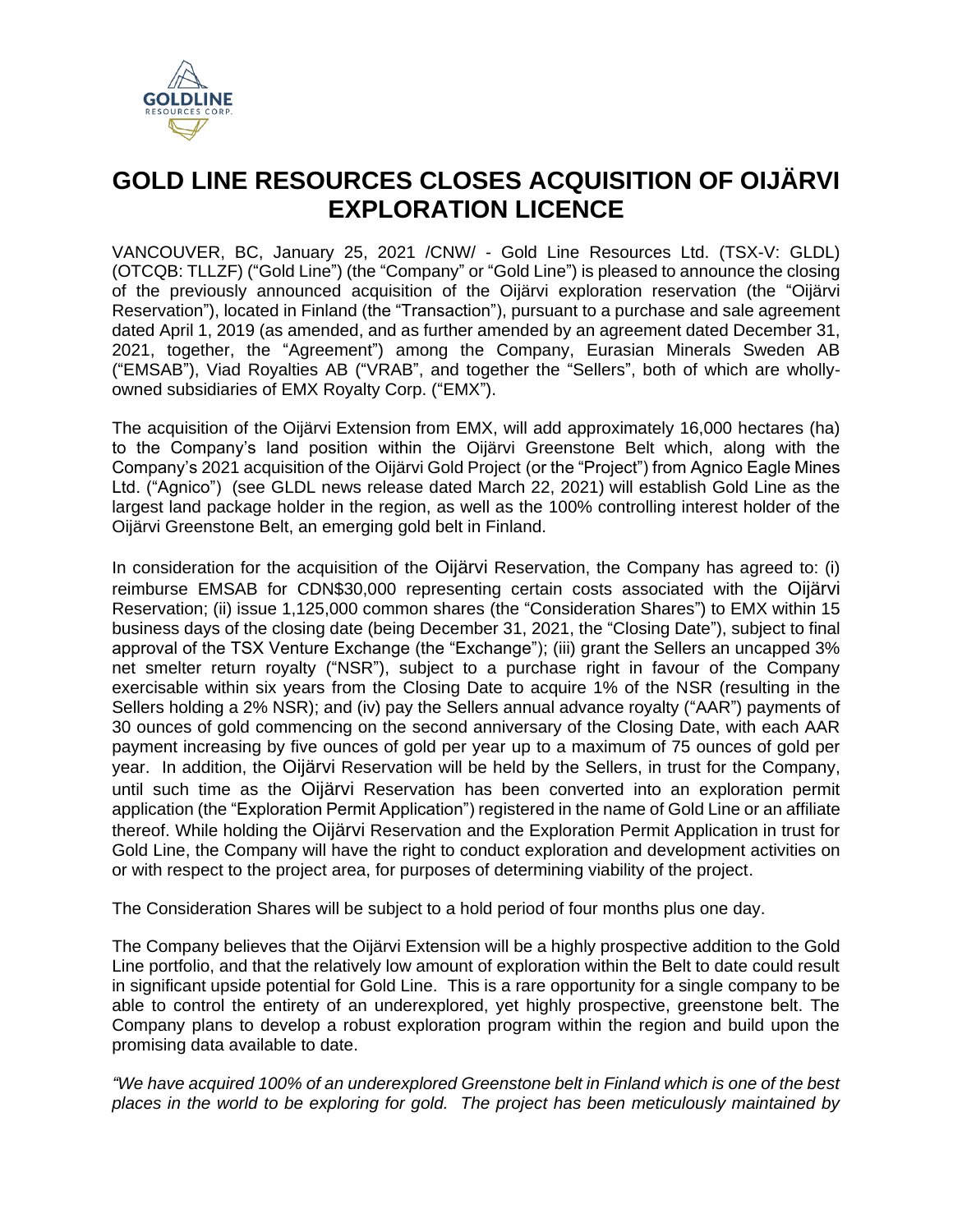*Agnico Eagle for over a decade, with no other junior company to have touched the ground. The Company is incredibly well positioned with district scale projects in both Sweden and Finland, and an exciting work plan for 2022," commented Adam Cegielski, Gold Line's CEO.*

### **About Gold Line Resources Ltd.**

Gold Line is focused on advancing gold projects with significant exploration potential in prolific gold-producing regions of Sweden and Finland. Gold Line is working in one of the world's top mining jurisdictions and emerging exploration frontiers due to its strong mineral endowment, stable tenure, straightforward permitting, favourable tax regime and supportive geopolitical landscape.

Gold Line currently holds a prospective portfolio of five gold exploration projects in Sweden: one project is in the Skelleftea belt of north-central Sweden and four projects, including the Långtjärn property, are located within the Gold Line Mineral Belt of north-central Sweden. The projects are located on a 200-kilometre Proterozoic greenstone sedimentary belt that is host to multiple gold showings and deposits.

#### **On behalf of the Board of Directors of Gold Line Resources,**

Adam Cegielski CEO & Director

## **FOLLOW US:**

Website:<https://www.goldlineresources.com/> Facebook:<https://www.facebook.com/Gold-Line-Resources> Twitter: [https://twitter.com/GLDL\\_Resources](https://twitter.com/GLDL_Resources) Instagram: [https://www.instagram.com/gold\\_line\\_resources/](https://www.instagram.com/gold_line_resources/) LinkedIn:<https://www.linkedin.com/company/gold-line-resources-ltd>

Neither the Exchange nor its Regulation Services Provider (as that term is defined in policies of the Exchange) accepts responsibility for the adequacy or accuracy of this release.

#### *Cautionary Note Regarding Forward-Looking Statements*

This news release contains statements that constitute "forward-looking statements." Such forward looking statements involve known and unknown risks, uncertainties and other factors that may cause Gold Line's actual results, performance or achievements, or developments to differ materially from the anticipated results, performance or achievements expressed or implied by such forward-looking statements. Forward looking statements are statements that are not historical facts and are generally, but not always, identified by the words "expects," "plans," "anticipates," "believes," "intends," "estimates," "projects," "potential" and similar expressions, or that events or conditions "will," "would," "may," "could" or "should" occur.

Forward-looking statements in this news release include, among others, statements relating to expectations regarding the Transaction, the business, exploration and development plans of Gold Line following completion of the Transaction, conversion of the Oijarvi Reservation into an Exploration Permit Application, the results of exploration and development activities, the